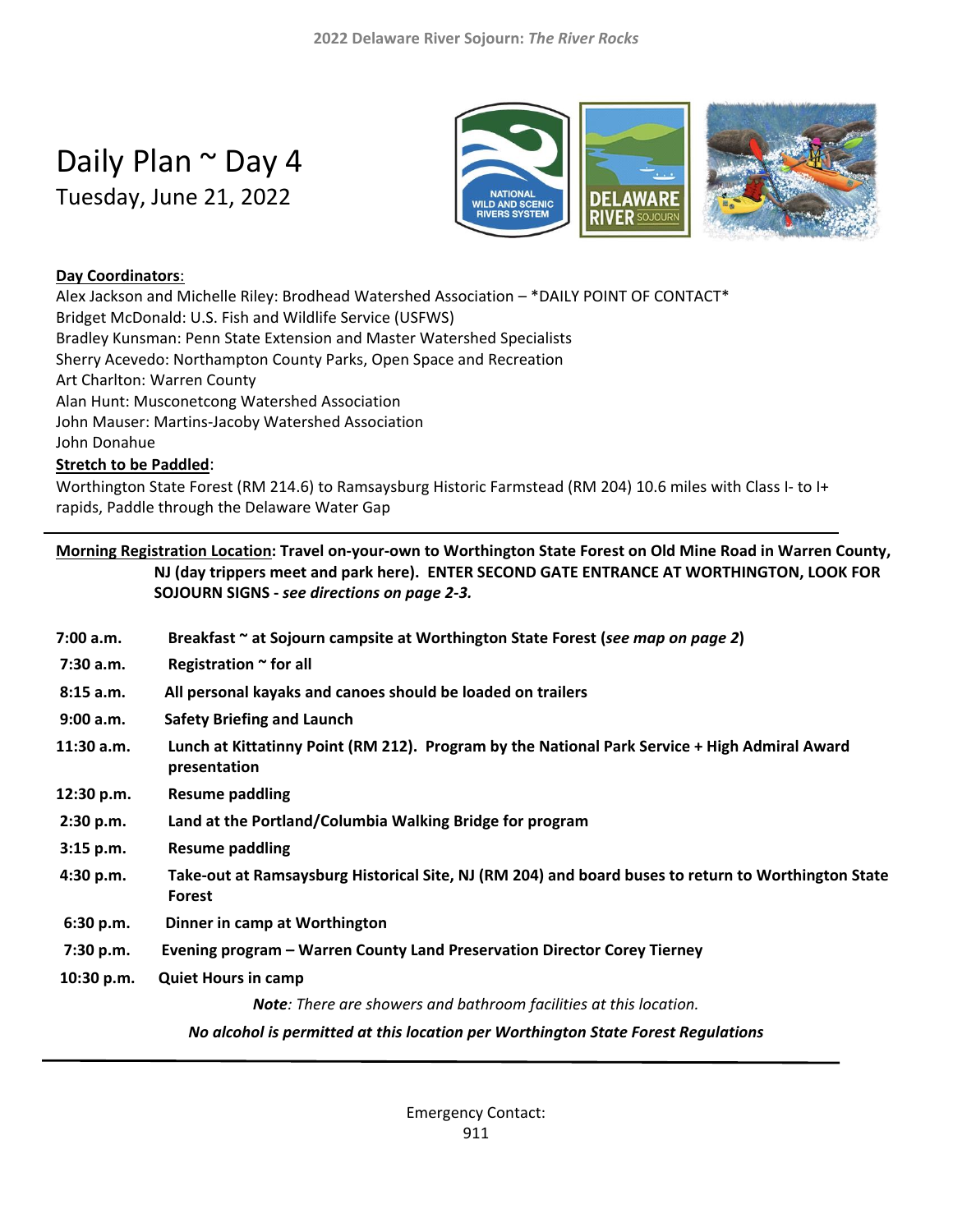#### **Many Thanks to Today's Sojourn Partners:**

Delaware River Sojourn Steering Committee, National Canoe Safety Patrol, Martins Jacoby Watershed Association, Warren County, U.S. Fish and Wildlife Service, Northampton County Parks and Recreation, Penn State Extension, Brodhead Watershed Association, Musconetcong Watershed Association, Riverton Hotel and Restaurant, Northeast Wilderness Experience, NJDEP Division of Fish and Wildlife, NJDEP New Jersey Forest Service, Palmeri Transportation, Pennsylvania Organization for Watersheds and Rivers, NPS Delaware Water Gap National Recreation Area

#### **Special Thanksto Sojourn Sponsors:**

ShopRite, NJ State Park Service: Division of Parks & Forestry, PA Dept. of Conservation and Natural Resources

#### **Special Thanks to Sojourn Grantors:**

PA Organization for Watersheds and Rivers (POWR), NPS Lower Delaware Scenic and Recreational River, PPL

#### *Special Thanks to Sandy Schultz, T-shirt artist*

#### **Driving Directions to Worthington State Forest**

The Worthington Forest State Park camping area is located off of Old Mine Road in Warren County, NJ. Enter at second gate entrance, look for Sojourn signs. GPS: 40 degrees 58'36.01" N & 75 degrees 8'4.68" W

To create your own directions to Worthington State Forest:<https://goo.gl/maps/SK88K98R5aMqRZpBA>

# **Worthington State Forest Campground Map ANY LOCATIONS MODERNESS Parking** C Campana **Park Office B** interpreture Avea **Delaware** F2 Bout Launch **River Sojourn Delaware Plives Camping area** Cod Mine Road N. J. Department of Environmental Protection . Division of Parks and Forestry . State Park Service

Emergency Contact: 911